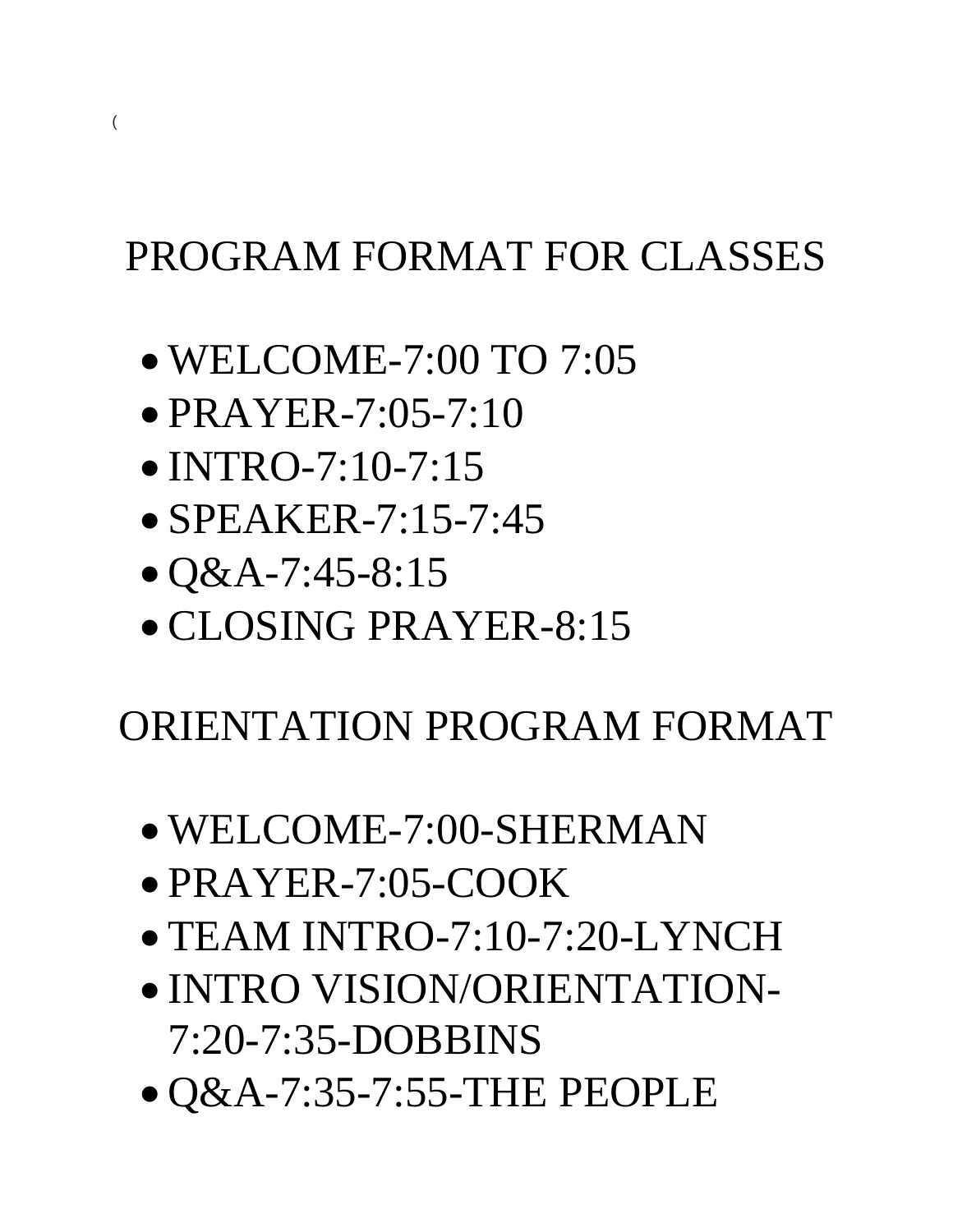# • CLOSING PRAYER-7:55

### Men of Destiny-Destiny Focus Spring-2022

Vision-Jan. 6 Fatherhood-Jan. 13 Real Estate-Jan. 20 Emotional Intelligence-Jan. 27 Finance-Feb. 3 Credit- Feb.10 Communication- Feb.17 Relationships- Feb. 24 Evangelism for Men- March 3 Discipleship- March 10 Bible Basics for becoming a strong man- March 17 Manhood- March 24 Social Media- March 31 Health & Fitness- April 7 Mental Health(Ricky Sithole)-April 14 Sexual Health- (Need a confirmation from Ricky Sithole)- April 21 Public Safety/Law & Justice-April 28 The Metaverse/Cryptocurrency-May 5 Community Development-May 12